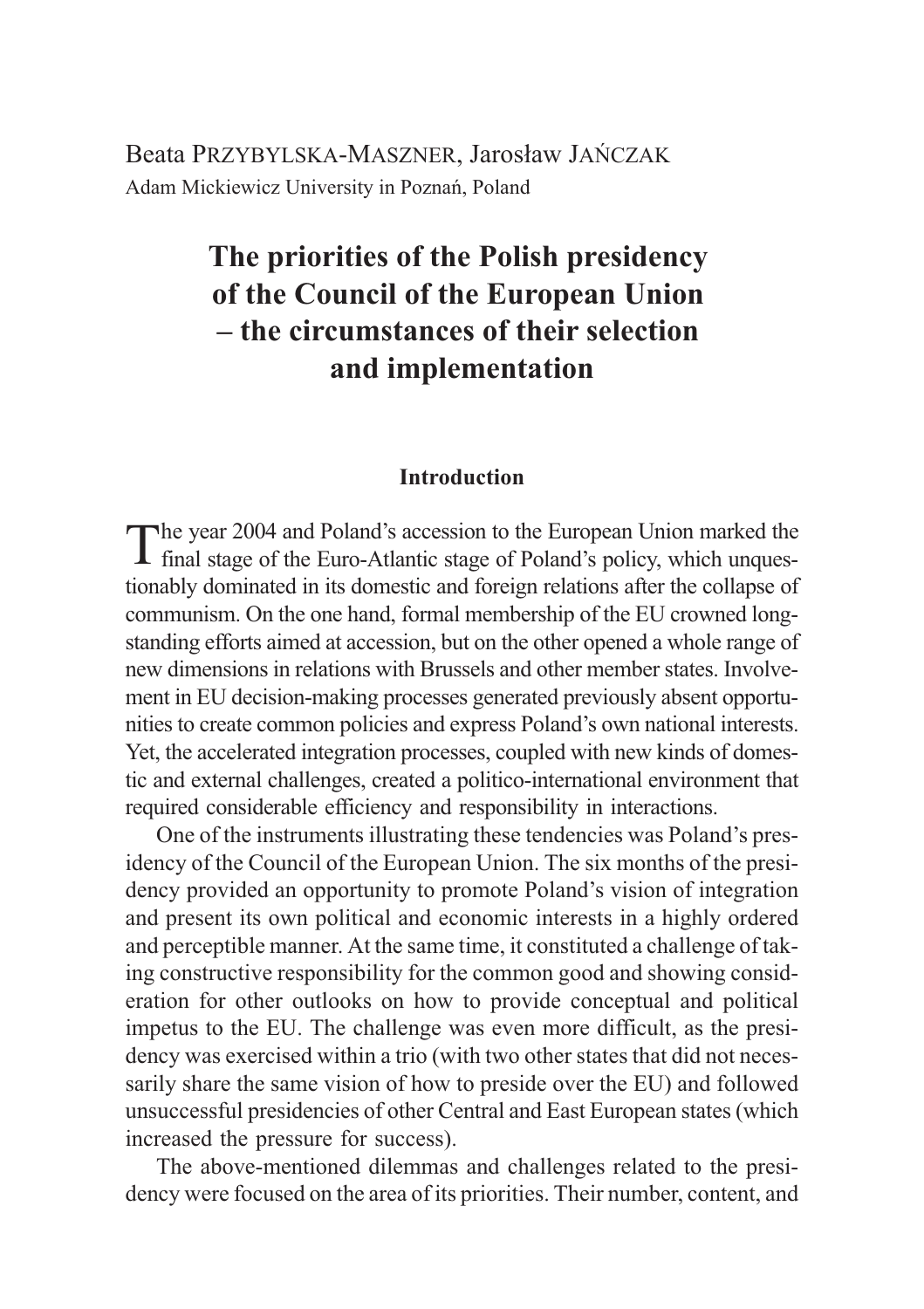form had been worked out long before the Polish presidency started. In many respects, they were implemented under circumstances different than originally expected. As a consequence, they were adapted on account of the sudden political and economic changes in the environment.

The purpose of the present study is to show Poland's presidency of the EU Council through its priorities. The circumstances of their formulation, selection and implementation will be analyzed. Therefore, the research questions concern the factors that contributed to the selection of Poland's priorities, the issues of what selection methods were applied and what national agenda was 'concealed' in Community rhetoric. As concerns the first issue, the authors plot the political and legal path taken when defining the priorities. In the case of the second, they show the EU's agenda, Polish ambitions and the context of the trio. The third issue is illustrated by presenting the priorities, with emphasis placed on the pivotal ones. The last issue to be discussed in this paper concerns a debate on assessing the degree of achievement of the priorities.

## **Preparatory work on the development and implementation of the priorities of Poland's presidency of the EU Council**

When defining the priorities of the presidency of the EU Council, the representatives of Poland considered both the progress in a given policy, the so-called institutional agenda, as well as the challenges posed by individual policies, taking into account the circumstances that necessitated the need to commence activity in the European forum, the current situation on the international and European political stage and the political climate in member states to undertake joint responsibilities. Among the significant elements in the choice of the fields of particular interest for Poland were its interests and goals, as well as the interests of the remaining states of the trio.

Preparatory work towards the Polish presidency started as early as 2008. One of the symbolic first steps involved the appointment of the Government Plenipotentiary for the Preparation of Government Administration Bodies and the Polish Presidency of the Council of the European Union, Mikołaj Dowgielewicz. On January 13, 2009, the Polish Council of Ministers adopted the document *Program of Poland's preparation for assuming and administering the presidency of the EU Council* submitted by the Government Plenipotentiary for the Preparation of Government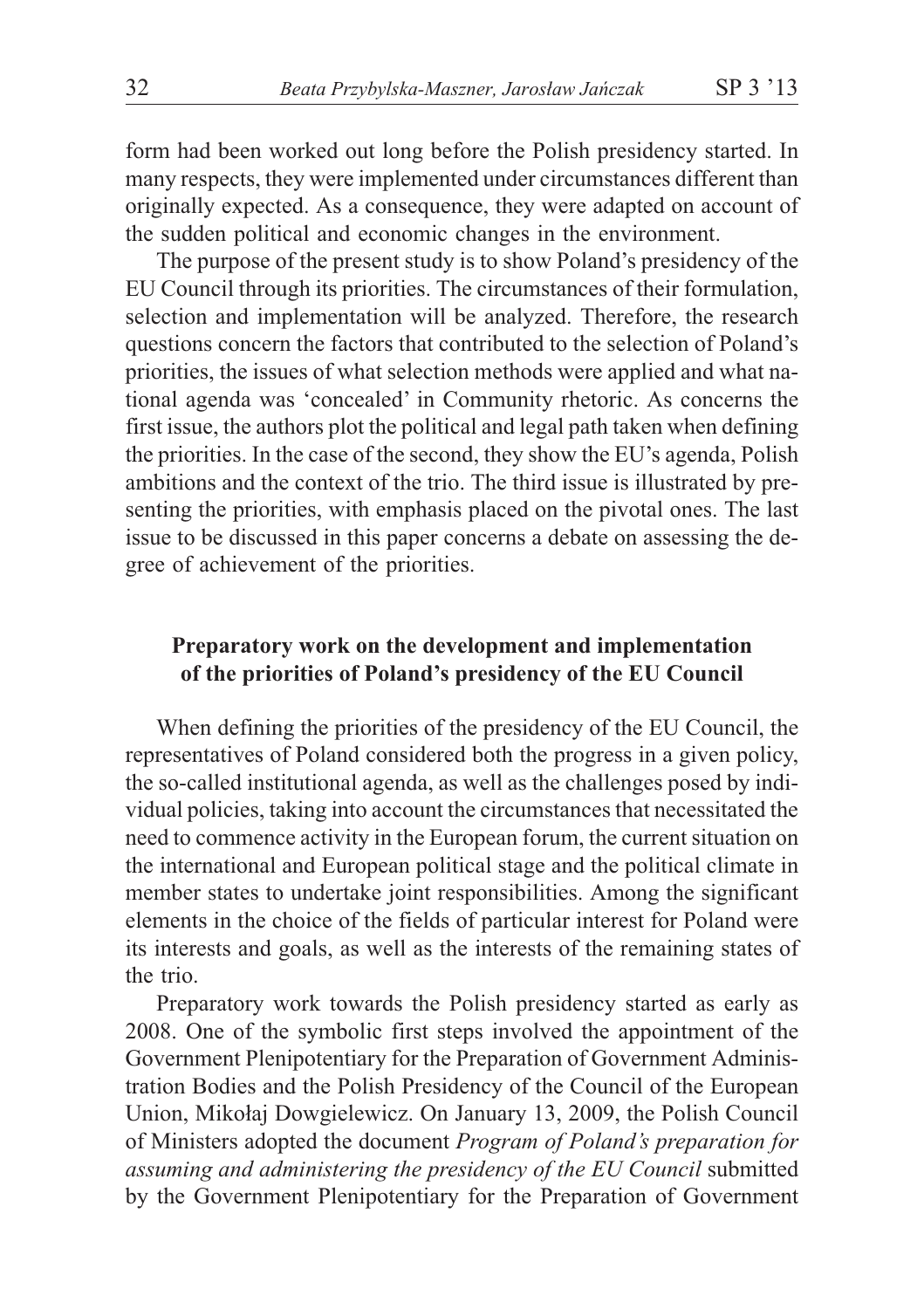Administration Bodies and the Polish Presidency of the Council of the European Union. The program stipulated the basis for the activities aimed at the preparation for Poland's presidency, defined the necessary tasks to be performed by public administration in the fields of logistics, human resource management, promotion, and determined the agenda.

It should be pointed out that in the course of these preparatory tasks they were monitored and reported on at the European Committee of the Council of Ministers. The European Union Affairs Committee of the Senate of the Republic of Poland and the Bureau of European Union Affairs Committee of the Sejm were also being notified about the current state of preparations for Poland's presidency of the EU Council and about Poland's participation in the work of the European Union. A key issue ensuring the implementation of the presidency tasks was to provide appropriate financing and an efficient organizational structure. On June 23, 2009, the Council of Ministers passed a resolution on the adoption of the program, entitled *Preparation, implementation and administration of the Polish Presidency of the EU Council in the second half of 2011*.

A package of program documents concerning the methodology of selecting priorities and the program of activities during the presidency was adopted by the European Committee of the Council of Ministers on July 21, 2009. Precisely a year later, the Council of Ministers adopted the *Preliminary list of priorities of the Polish Presidency of the EU Council in the second half of 2011*, submitted by the Government Plenipotentiary for the Preparation of Government Administration Bodies and the Polish Presidency of the Council of the European Union. On October 16, 2009, there was a meeting with experts from an advisory group, appointed by the Government Plenipotentiary, on May 5, 2009. They assessed the circumstances of the Polish presidency and recommended its potential priorities and activities. The proposed Polish priorities were presented to and adopted by the European Committee of the Council of Ministers on October 16, 2009 and recommended for review by the Council of Ministers.

Later on, the six priorities adopted underwent transformations on account of the altered European and global circumstances. Eventually, on March 15, 2011, three pivotal priorities of the Polish presidency were announced: (1) European integration as a source of growth, (2) a secure Europe, and (3) a Europe benefiting from openness. They were determined in a process based on a mechanism of consultations held at domestic level, the level of the Poland-Denmark-Cyprus trio, and the level of other member states and EU institutions.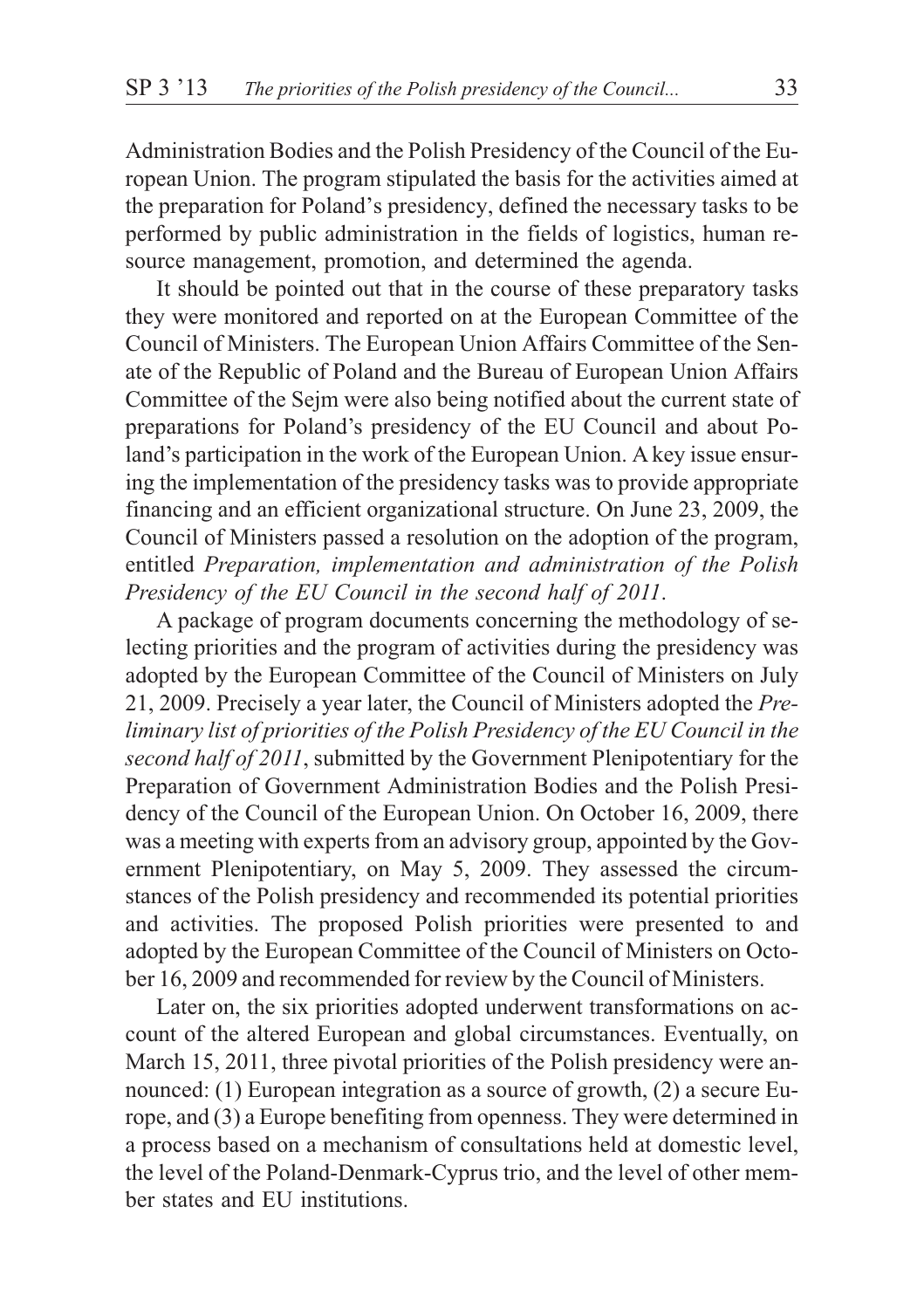#### **European integration as a source of growth**

It was not a coincidence that the first priority of the Polish presidency was "European integration as a source of growth." Even the introductory part of the Program of the presidency declared at the beginning that "the European Union is changing at a pace and scope not seen for a long time. The economic crisis – the underlying cause of these changes – has also demonstrated the strengths of European integration. By pulling together, Europe has overcome the shock wave of the crisis" (Ministry of Foreign Affairs, 2011). The introduction referred in practice to two elements: indicating the economic crisis as the main challenge facing the presidency, and identifying European unity and further integration as the way to overcome the crisis. It was stated that "Polish activity in the internal market could be focused, among other things, on the implementation of the European Commission's proposals following from Monti's Report on the future of the internal market, financial sector regulations, mobility and free flow of know-how and innovation, as well as the removal of barriers in the internal Community trade."

It should be mentioned, however, that – apart from energy and budget matters – economic issues were not among Poland's strategic goals. They were rather a result of a thought-out strategy to combine the EU agenda and national preferences. These two, says Magdalena Kałużyńska (2009), provide for the 'attractiveness' of a priority which is in practice related to 'inheriting'the most significant areas of interest from earlier presidencies. Still, the new topics to be selected need to be achievable.

Analyzing the official expansion of the priorities it can be noted that the elements that provided their content were primarily provided by the post-2013 Multiannual Financial Framework, developing the Common Market and Europe's intellectual capital. The Multiannual Financial Framework constituted an element of the EU agenda following from the requirement to develop the EU's financial framework for 2014–2020 as well as the *Europe 2020* strategy. The agenda of the European Commission for 2011, which was based on the latter, demonstrated the conviction that it was utterly necessary to counteract the crisis while paying attention to the matters of social justice and security. The focal issue here was the necessity to employ the potential of the Single Market for the needs of economic growth (KOM, 2010).

Polish national interest obviously involved obtaining the largest possible budget that would allow the transfer of resources within structural and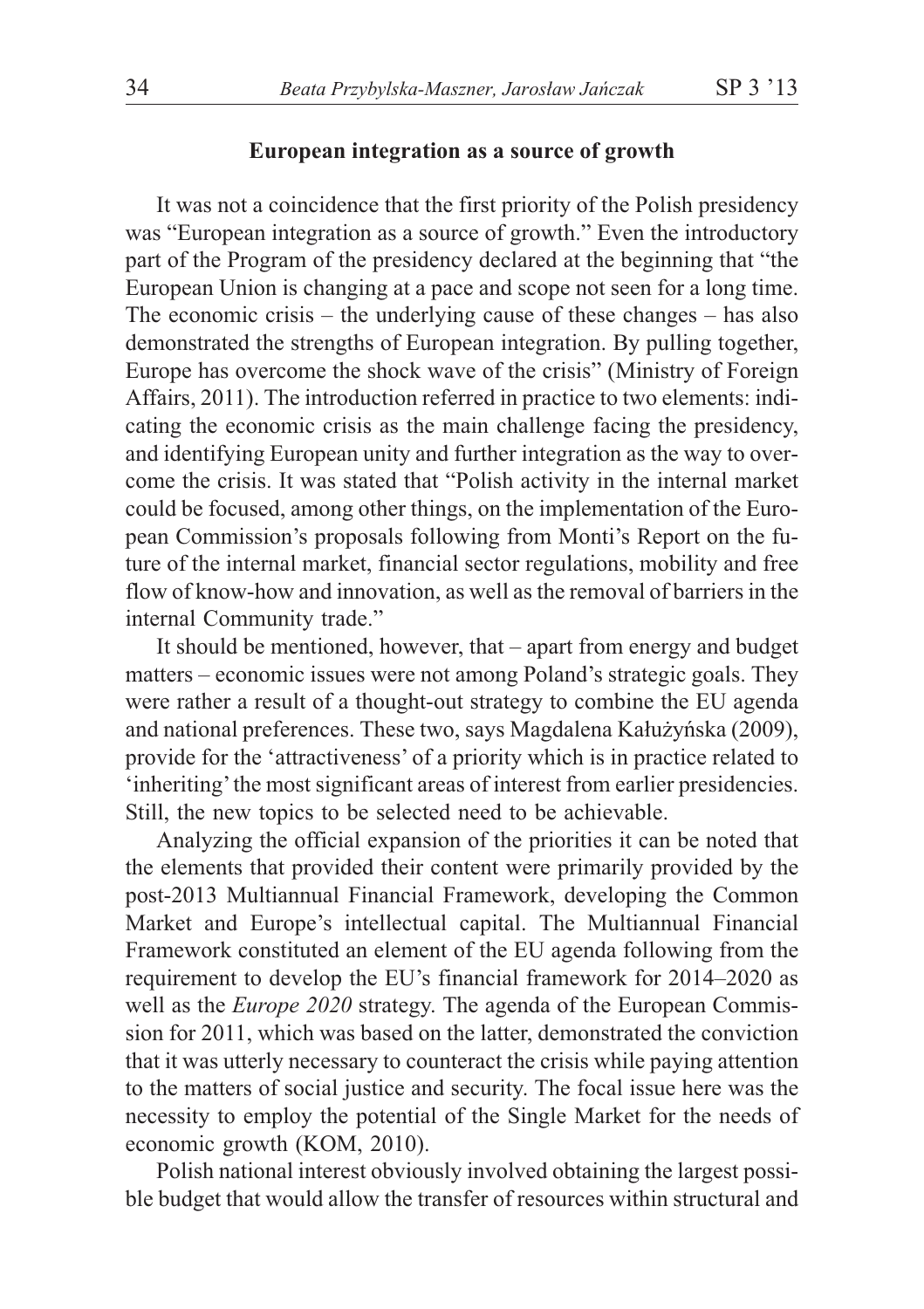regional policies to be made, thereby ensuring further dynamic development of the country (Sosnowski, 2009). This approach was coupled with a belief that it was necessary to maintain the current system for financing agriculture. In this sense, the program converged with proposals of the European Commission, which perceived maintaining a large Community budget as the means to stimulate economic development and overcome the crisis.

The Single Market accounted for the second dimension of the priority. The EU agenda strongly emphasized this field, especially as concerns the Services Directive. In 2011 and 2012, the Commission planned to examine the actual dimension of the Single Market with respect to services. By the end of 2011, the implementation of respective directives, in particular as regards the barriers to the development of cross-border services, was to be assessed. These endeavors, among other things, resulted in the drafting of the Single Market Act outlining a range of Commission's proposals on further development of the Single Market of services, development of cross – border online trade, strengthened protection of intellectual property (by virtue of the European Union's patent, not to mention other measures) and many other things (Betka, 2011).

Prior to its presidency, Poland supported the initiatives furthering the Single Market, and perceived it to be a generator of significant benefits for Poland and the Polish economy. It allowed Poland to benefit from existing advantages, in particular as concerns price and salary disparities (Jañczak, 2011). Polish interests converged with social expectations here, as 43% of Poles believed that the Polish government should stress the economic dimension of integration (Pilecka, 2009). It should also be mentioned that proposed activities in the field of interstate negotiations won support, resulting, among other things, in the declaration to promote economic growth and the Single Market, signed by the leaders of nine EU member states (Great Britain, the Netherlands, Sweden, Finland, Estonia, Lithuania, Latvia, Denmark and Poland) in March 2011.

In December 2011, in his assessment of the implementation of the priority concerned Minister for European Affairs, Mikołaj Dowgielewicz (2011a), stressed those elements that had been achieved. He included among them the "adoption of the 'six-pack', strengthening financial discipline in the EU and eurozone [and] starting the negotiations on a new multi-annual EU budget 2014–2020 with the initial proposal of the European Commission of June [2011]."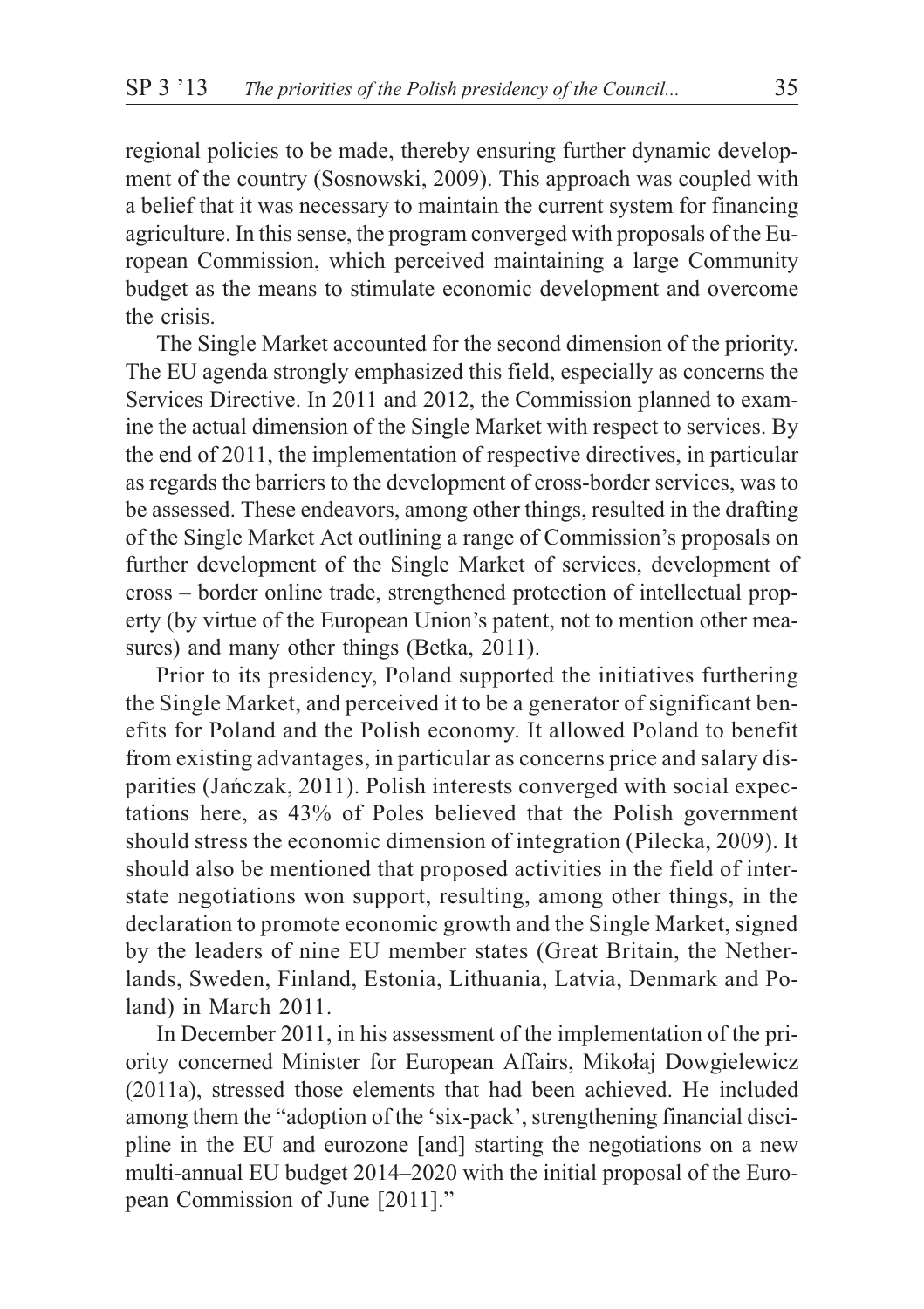#### **The priority of a secure Europe**

A number of various areas were encompassed within the priority of "A secure Europe," including energy strategy, food security in agricultural policy, protection of external borders and the common policy of security and defense. The financial crisis strongly affected the eurozone during the Polish presidency. It was a significant issue for the EU that continued to be stressed throughout the presidency to provide secure economic governance within the framework of macroeconomic security. Strengthened economic governance in the European Union was to apply both to the economic and financial dimensions. The Polish presidency was a period of initiatives and activities taken in order to improve the regulation and supervision of member states' financial markets and develop the principles of crisis management. Being outside the eurozone, and to a large extent not suffering from the crisis, Poland found it highly difficult to perform its tasks. It became its goal to act as a broker of the 'six-pack', its endeavors were concentrated on preventing divisions between Union states, and maintaining Poland's influence on decisions, as illustrated by the metaphor that "Poland [had] its foot in the door, so as not to let it close and separate states." Importantly, Poland's options were limited, because despite his formal presidency over the EU Economic and Financial Affairs Council, Polish Finance Minister Jacek Rostowski was not invited to the meetings of ministers of the Eurogroup. It should be emphasized that Poland did not play first fiddle in the matters of crisis management security. Given the economic crisis, the primary role in the debate was played by European institutions, led by the duo of the presidents of the European Commission and European Council, and the French-German tandem. Poland's role was limited to organizing numerous important meetings and administering their agendas.

Poland put the matters of energy security in second position, working towards a single energy market. Despite its attempts, Poland failed to pick up the baton of negotiations, thus ensuring more favorable prices of energy resources, in particular of gas and oil, in the future. The issues of the Nord Stream and South Stream pipelines set the tone for negotiations in this field. The construction of the Nord Stream, running directly from the Russian Federation to Germany and bypassing Poland and the Baltic states, significantly infringed on the interests of Poland, which consequently deemed it to be a breach of the EU's solidarity principle. Additionally, Polish energy demands included in the premises of the *Strategy*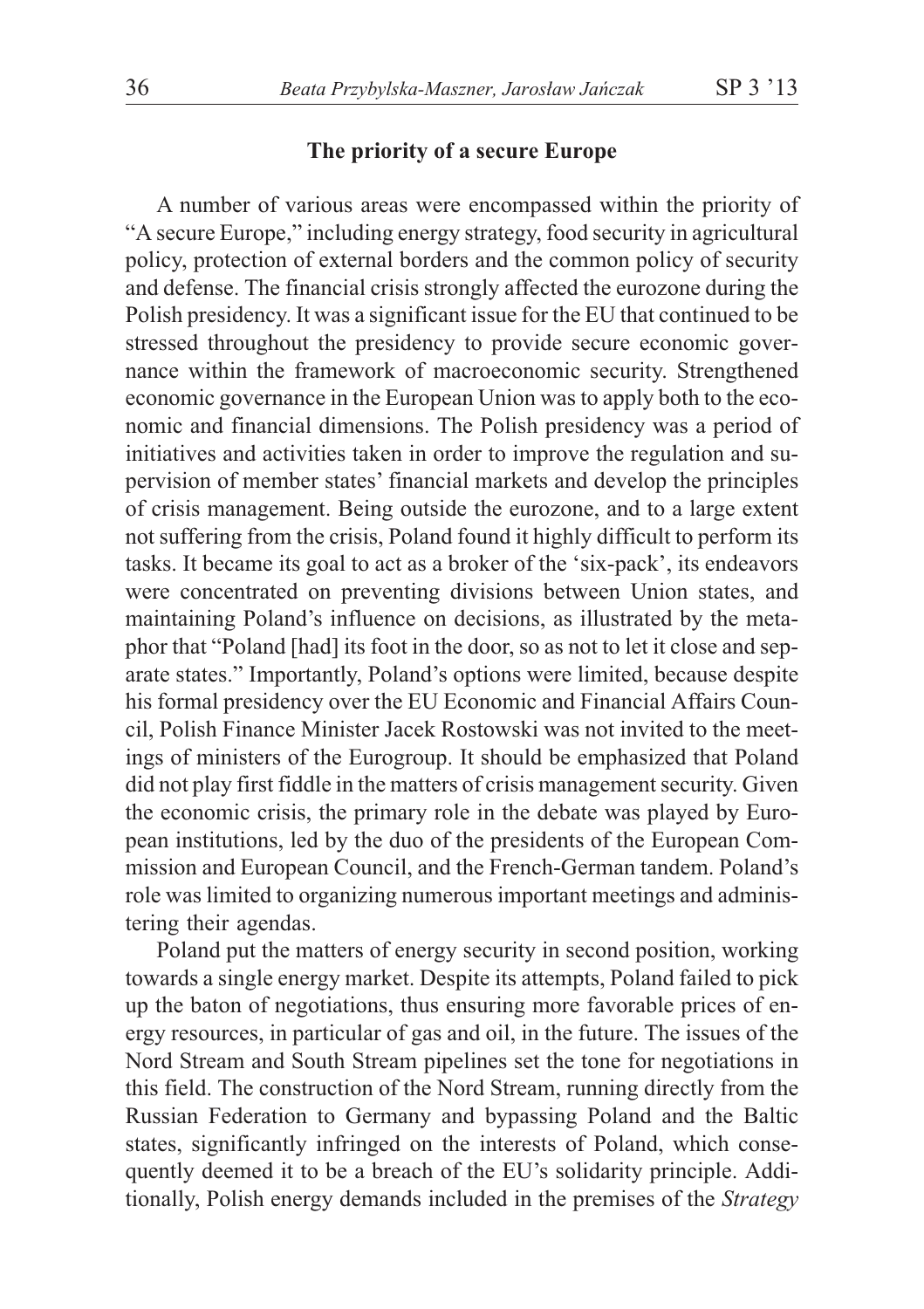*2020* clashed with the requirement to implement the obligations resulting from the climate summit, which demanded that emissions of  $CO<sub>2</sub>$  be reduced by 20% by 2020. Holding the presidency, Poland stressed its position that environmental goals should be implemented taking into account the socio-economic diversification of various EU member states. The Polish attitude to environmental responsibility, a significant element of which was consideration for economic interests and the needs of industrial sectors in various states, was not approved of by the successor of the presidency, Denmark, among others. It is worth emphasizing that, as concerns climate change, Poland's presidency succeeded in working out a compromise and establishing the EU's negotiating position for the climate conference in Durban. Poland deemed it important that the commitment period of the Kyoto Protocol be prolonged, thus providing for the obligations to continue after 2012. Energy matters were divided into internal and external ones. The aspects of external energy policy and a new energy strategy were discussed at an informal meeting of EU ministers for energy held in Wrocław on September 19–20, followed by the formulation and adoption of the conclusions by the Energy Council on November 24. The internal dimension concerned progress in the matters of the infrastructure package and the acts on energy efficiency. Another significant issue concerned draft regulations on the safety of offshore oil and gas extraction, developed in response to the catastrophe on an oil rig in the Gulf of Mexico in 2010.

In terms of secure Europe, Poland committed itself to the issue of ensuring food security. Assuming that the priority was to promote Poland as a state whose agricultural sector is of high importance for future socio-economic development, Poland continued its activity in the EU aimed at aligning agricultural subsidies in all EU countries and establishing a fishing quota. Introducing the Polish scenario of a single market of food was to increase the competitiveness of agricultural production, resulting in the long-term alignment of food prices in the EU.

The events taking place in North Africa clearly changed Poland's attitude to the implementation of security principles as regards immigration policies (Kaczyñski, 2011). The border crisis in Lampedusa, caused by waves of refugees, showed the need for a revision of the common migration policy. This led to a vivid discussion on the amendments to the Schengen Agreement, admitting a temporary reinstatement of checks at EU internal borders. New migration principles resulted in changed operating principles of the European Agency for the Management of Operational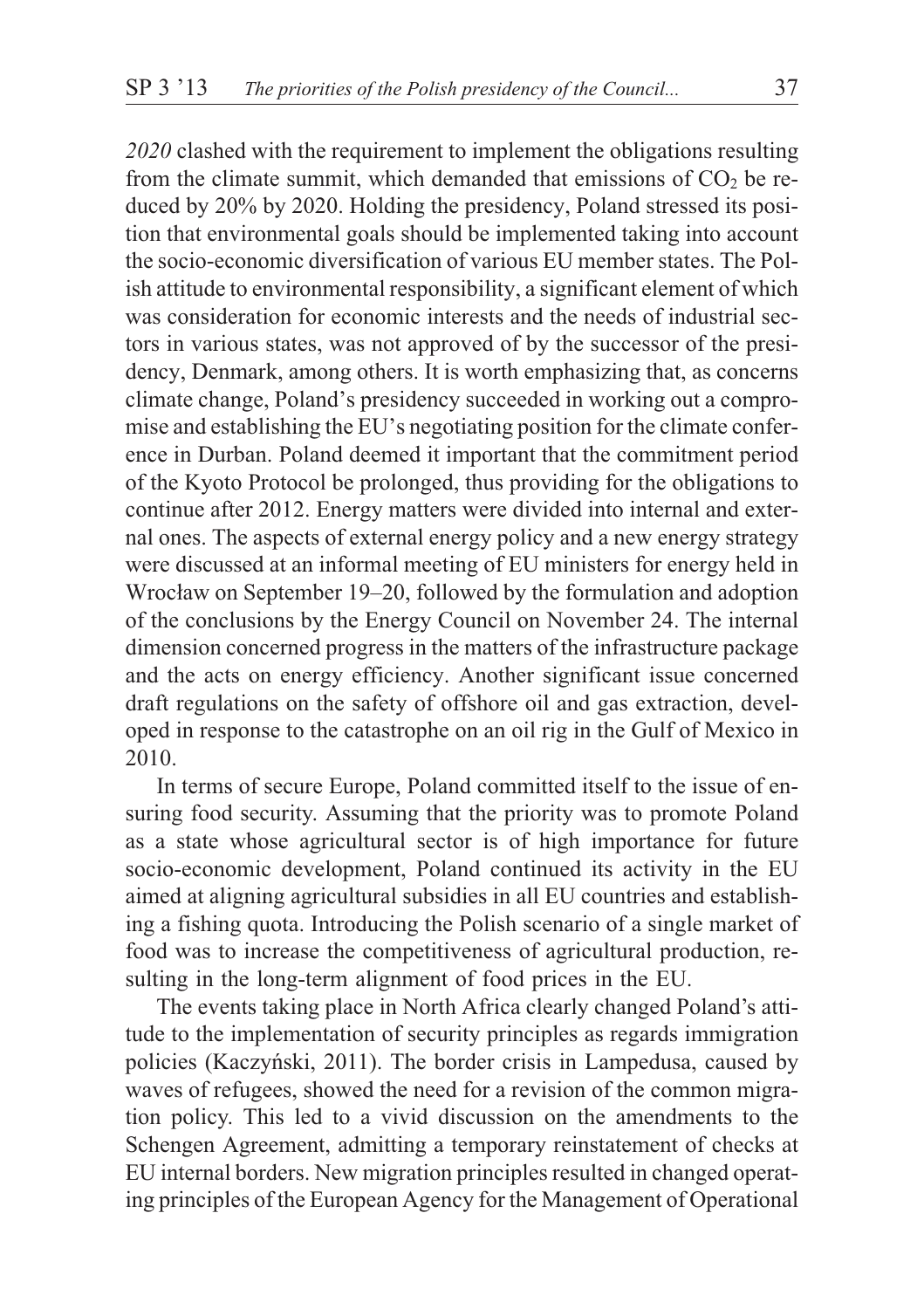Cooperation at the External Borders FRONTEX, the only agency with its headquarters in Poland (Warsaw). Poland was not directly affected by the problem of mass refugees, resulting in the Polish presidency promoting the greatest possible openness of borders.

During its presidency, Poland reintroduced the significant issues of the further advancement of a common security policy and of defense to the agenda. In the latter, the Polish presidency wanted to contribute to strengthening the civilian and military potential of the EU and to take action to consolidate direct dialogue between the European Union and NATO. From the time of French presidency in 2008, no other state was so seriously committed to strengthening European responsibility for matters of common defense. To a large extent, our European partners' interest in these issues was positively affected by the events in Libya, which once again revealed the weakness of the EU's ability to become involved. It is worth noting here that Polish Minister of Foreign Affairs Radosław Sikorski was the first EU politician to pay a visit to Libya after Gaddafi was overthrown. After the Lisbon Treaty, Poland's political role was significantly limited in institutional terms. Designing the framework of its presidency's priority, Poland applied three dimensions of international collaboration: that of Weimar, Visegrad and NATO (Niedźwiedzki, 2013). These three dimensions of collaboration provided a foundation for the presidency to operate on. Polish endeavors to implement the assumptions of this priority had occurred long before, though. They can be symbolized by the letter of the Weimar Triangle ministers of foreign affairs and ministers of defense on the common policy of security and defense which was inspired by Poland and sent to Catherine Ashton on December 6, 2010. This was an expression of concern about the sluggish implementation of the provisions of the Lisbon Treaty with regard to this policy. The authors of the letter stressed the need for closer relations between the EU and NATO, the strengthening of planning structures of European operations and increased potential to defend EU territory (Przybylska-Maszner, 2011).

In his speech delivered on March 7, 2011 at the National Defense University in Rembertów, Polish Minister of National Defense Bogdan Klich presented four priorities of his Ministry within the area of the policy of security and defense during the Polish presidency. They included bolstering the EU's military capacities, improving the coordination of EU's civilian and military capacities, EU-NATO relations, and increased collaboration with Eastern partners. The fundamental assumption in the area of bolster-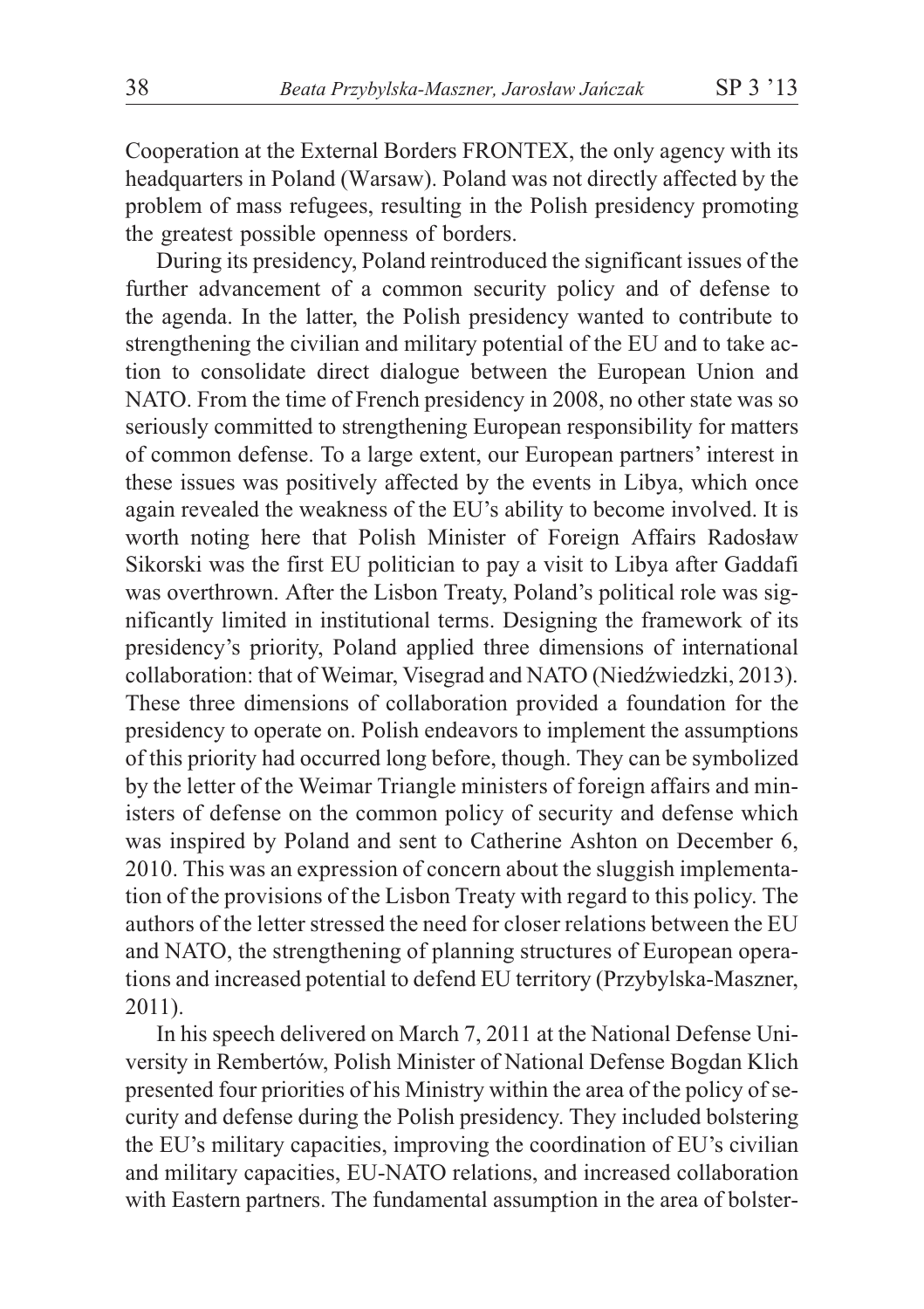ing the EU's military capacities referred to implementing the Pooling & Sharing project, which was supported by the European Defense Agency and European External Action Service. It should be observed that the adverse economic situation was conducive to the debate on cuts to be made in defense expenditure. Another important Polish initiative was launching battlegroups. The groups that were set up had combat duties but have not been used so far. Poland promoted the concept of using battlegroups as a rapid reaction force that enters a territory suffering from crisis (Initial Entry Force). The field of improving the coordination of EU's civilian and military capacities assumed reforming the command structure, in particular improving the ability to plan and conduct operations at strategic level, and aligning civil-military cooperation. The alignment of EU-NATO cooperation concerned agreed projects, including ones related to combating improvised explosive devices and providing medical support.

The Polish presidency was also challenged with the task of launching the Crisis Management and Planning Directorate responsible for crisis management within the strategic planning of EU civilian and military operations, and participating in developing a Common Security and Defense Policy. Poland called for the establishment of a standing EU operations centre in charge of planning and conducting military operations. Civilian-military cooperation in the field is decisive for the efficiency of an operations centre, which can be deemed an element of the potential to plan and conduct military operations. An EU operations centre would facilitate cooperation with NATO without infringing on the autonomous decisions of either organization. This standing HQ was not set up during the Polish presidency, but a solution was found to establish the EU Operations Center for the Horn of Africa. The area of EU-NATO relations assumed strengthening practical cooperation between the two organizations. Its foundation was to be provided by an agreement of cooperation between the EU and NATO in the area of military operations conducted by both organizations. Poland also assumed that member states of the Eastern Partnership would intensify their participation in EU operations by signing an agreement to this effect. The culmination of these initiatives, that decided their future, occurred at the October summit that dealt with the issues of a common policy of security and defense. On account of the specific nature of this topic it should be deemed that the Polish presidency concluded the essential stage of political discussions and laid the foundations for the subsequent stage of implementation of various initiatives. From the point of view of Polish interests, it is worth mentioning that the projects submit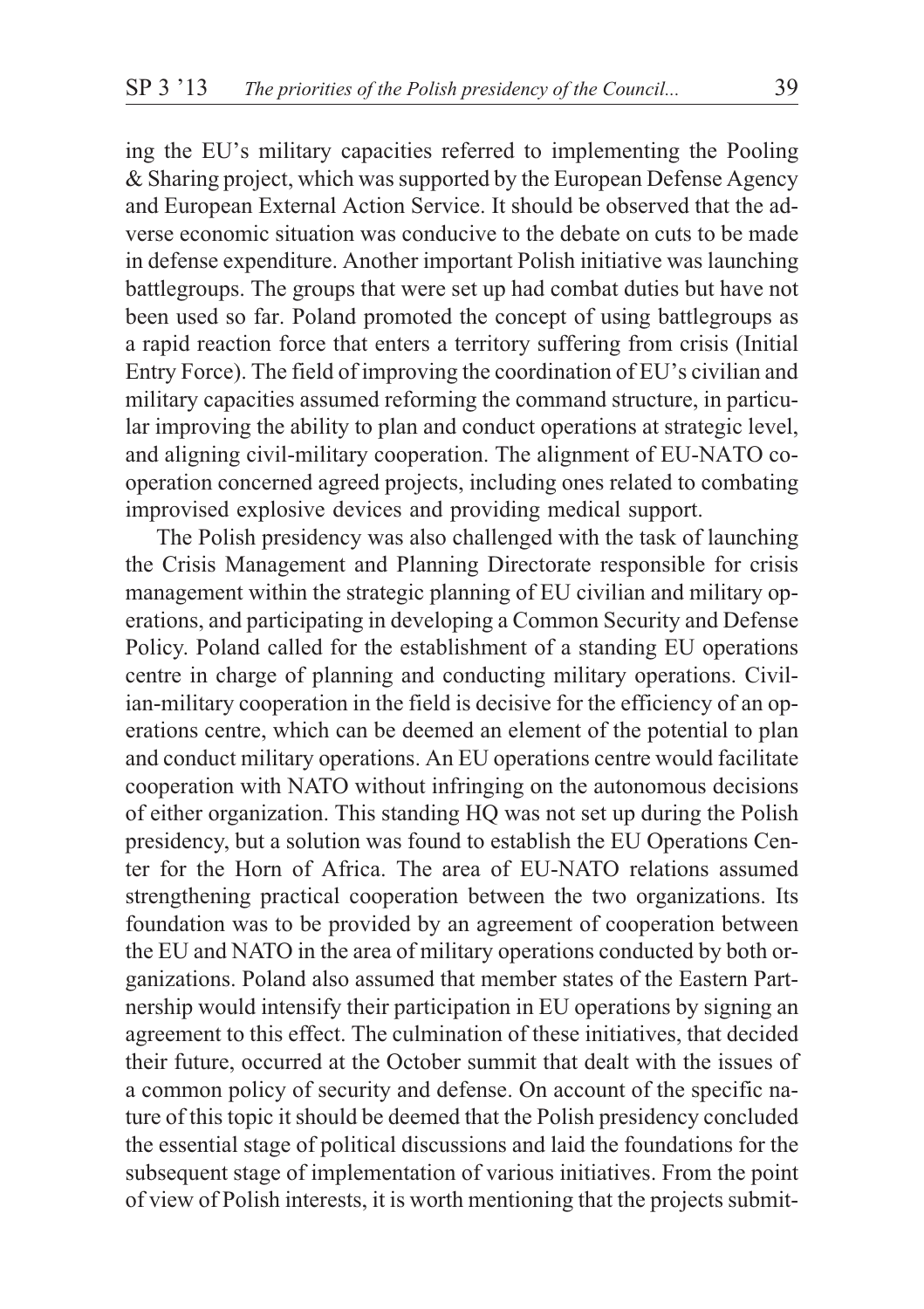ted by the European Defense Agency, Poland's declaration of participation in the project to supervise marine territories and to draw up a project for a European Satellite Communications Procurement Cell (ESCPC) was received with interest. The first general assessment of Poland's activity was made at a session of the EU Foreign Affairs Council, held on December 1. A number of Polish initiatives were not completed during the period of the presidency and their outcomes were (or in some cases still are) expected in the years to come.

#### **Europe benefiting from openness**

The last of the official priorities of the Polish presidency concerned "Europe benefiting from openness." From the beginning, the Program of the presidency declared that "the well-being of EU societies depends not only on the internal situation but also on relations with third countries, and the situation outside the European Union. The Polish Presidency will support the EU foreign and security policy aimed at enhancing the EU's international position" (Ministry of Foreign Affairs, 2011, p. 10). The goal was defined as furtherance of the domination of European regulations and values in new territories. This was to be achieved by means of further enlargements, neighborhood cooperation and European activity on a global scale. The emphasis, however, was put on the development of the Eastern Partnership which was justified with both political (stabilization) and economic (free trade) arguments. The events of the Arab Spring compelled the presidency to refer in its plans to the events in North Africa, which found expression in referring to 'Southern neighbors' as significant partners. Yet, the focus of Poland's interest was on Eastern states of Ukraine, Belarus, Moldova, Georgia, Armenia and Azerbaijan. The operating goal defined in the Program involved the signing of association agreements, which was to be achieved at the Summit of the Partnership and Civil Society Forum. Separate reference was made to Belarus, as a partner that requires special attention, and Tunisia, Egypt and Libya with whom the presidency planned "to initiate cooperation based on partnership, focused on supporting democratic transformations, building modern state structures [and] economic growth" (Ministry of Foreign Affairs, 2011, p. 11). Further enlargement was also deemed to be a significant element of the priority and described as a 'strategic political project'. On the one hand there was a goal of signing the Accession Treaty with Croatia and taking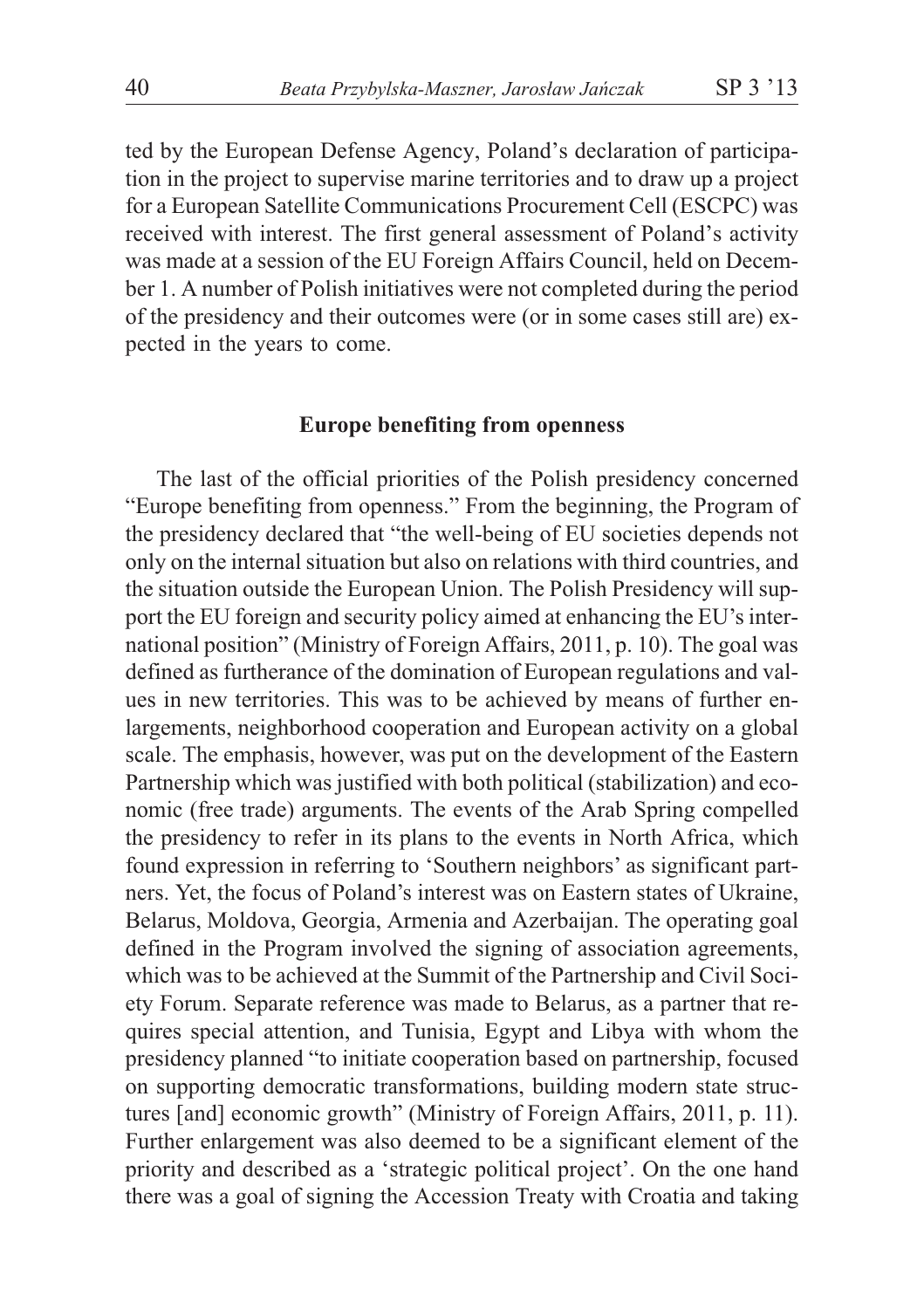further steps towards the accession of Turkey, Iceland and the Western Balkans. On the other, there was a more general declaration that "[the] Presidency will strive to ensure that the enlargement strategy moves forward" (Ministry of Foreign Affairs, 2011, p. 11).

Ironically, Croatian accession was not a priority in terms of Polish interests and the signing of the Accession Treaty on December 9, 2011 followed from an earlier agenda. Thus the event did not have critical importance attached to it, in contrast with the Association Agreements to be signed with the Eastern Partnership, in particular with Ukraine. They were to be a measure of the presidency's success in terms of its third priority and the efficient implementation of the national interest while administering the EU. Additionally, in contrast to Western politicians, their Polish peers perceived association as the first step towards full membership of the Partnership states. The failure to formally enter an Association Agreement with Ukraine, however, made Croatia the only tangible success of the openness/enlargement policy. Consequently, the admission of Croatia as an EU member was announced as a success of Poland.

The emphasis placed on the issues of the Eastern Partnership called for 'balancing'it with adequate concern for our Southern neighbors, as well as Russia, and dealing with the issues of Community interests alongside national ones. Therefore, the Program of the presidency announced the development of the EU-Russian Partnership for Modernization. Additionally, it made a brief reference to the negotiations within the WTO, which were to culminate at a conference to be held in December 2011. In a similar vein, the need to develop a single, coherent EU position in the forum of the United Nations, G20, etc. was stressed.

The Eastern Partnership, which was initiated by Poland, was brought to life at the summit of the Council of the European Union in March 2009 during the Czech presidency. The outcome of this decision was the first Partnership Summit in May of the same year. The second summit initially was to be held in Budapest in May 2011 under the Hungarian presidency. Eventually, the summit was postponed due to a meeting of G20 states' leaders planned in Deauville at the same time, and the situation in North Africa (Jañczak, Przybylska, 2011).

It is worth noting that in terms of national interest, the support for EU Eastern neighbors (including their integration efforts) enjoyed a favorable reception both among ordinary Poles and the political elite, and this was so over a considerable time. It should be remembered that the idea of the Eastern Dimension was presented in 2003 by the Polish Minister of For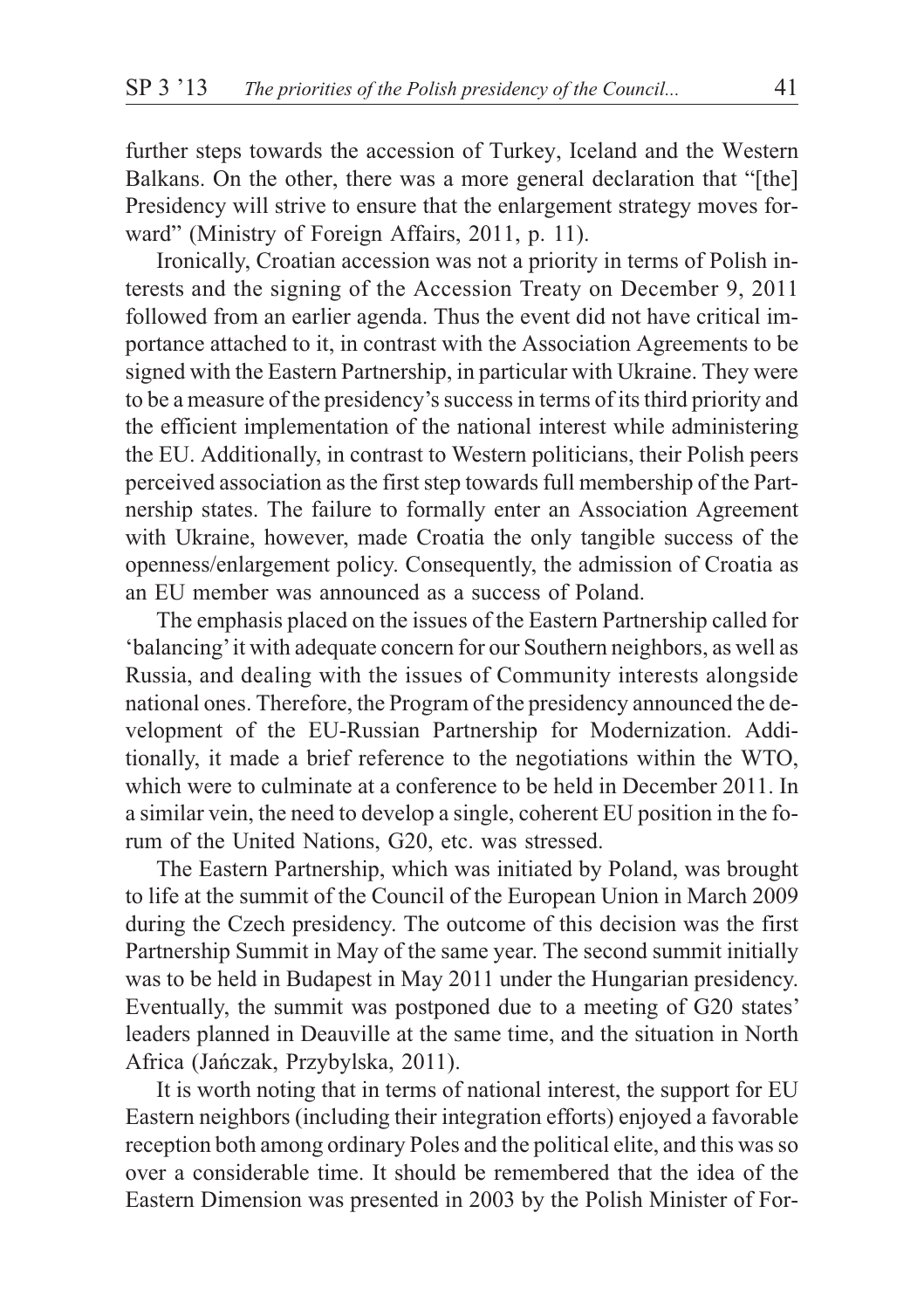eign Affairs Włodzimierz Cimoszewicz (Jańczak, 2010), to reappear in 2008 as a Polish-Swedish initiative (Wojna, Gniazdowski, 2009).

The second summit of the Eastern Partnership was eventually organized in Warsaw on September 29–30, 2011. The declaration adopted by the summit indicated that "[t]he Eastern Partnership aims to create the necessary conditions to accelerate political association and further economic integration between the European Union and interested partner countries, recognising the economic benefits of enhancing trade in goods and services." The summit declared the strengthening of financial support and emphasized the role of visa-free regimes between the EU and countries of the Partnership. The summit brought together representatives of member states (including German Chancellor Angela Merkel, French Prime Minister Francois Fillon and Spanish Prime Minister Jose Zapatero), Partnership states (President of Armenia Serge Sarkissian, President of Azerbaijan Ilham Aliyev, President of Georgia Mikheil Saakashvili, President of Ukraine Viktor Yanukovych and Prime Minister of Moldova Vlad Filat), and the leaders of EU institutions (including among others European Council President Herman Van Rompuy, European Parliament President Jerzy Buzek and European Commission President Jose Manuel Barroso). Belarus boycotted the summit, thereby becoming an important element of the debate. The summit also produced a declaration supporting civil society in the countries of the Partnership by means of the Civil Society Facility, and to further democratization, mainly applying the European Endowment for Democracy. The summit also revealed critical assessments of Ukraine and its standards of human rights protection, symbolically embodied by the imprisoned Yulia Tymoshenko. On November 28–30, 2011, the Eastern Partnership Civil Society Forum was held in Poznañ, bringing together the representatives of Non-Government Organizations from the Partnership states.

The attention of international opinion was distracted from the 'Eastern issue'of the priority in question by the events in North Africa and the Middle East. In the opinion of some scholars "the region of the Middle East and North Africa had a marginal role in the Polish foreign policy, it was gaining importance only temporally, in case of conflicts" (Sasnal, 2011, pp. 9–10). Yet, even the EU itself did not respond in an unequivocal manner in the first half of 2011 (Jañczak, 2011). At that time Polish Foreign Ministry sent a mission to the region, including the legendary Solidarity leader and former president, Lech Wałęsa, the Senate speaker and former Solidarity oppositionist, Bogdan Borusewicz and finally Polish Foreign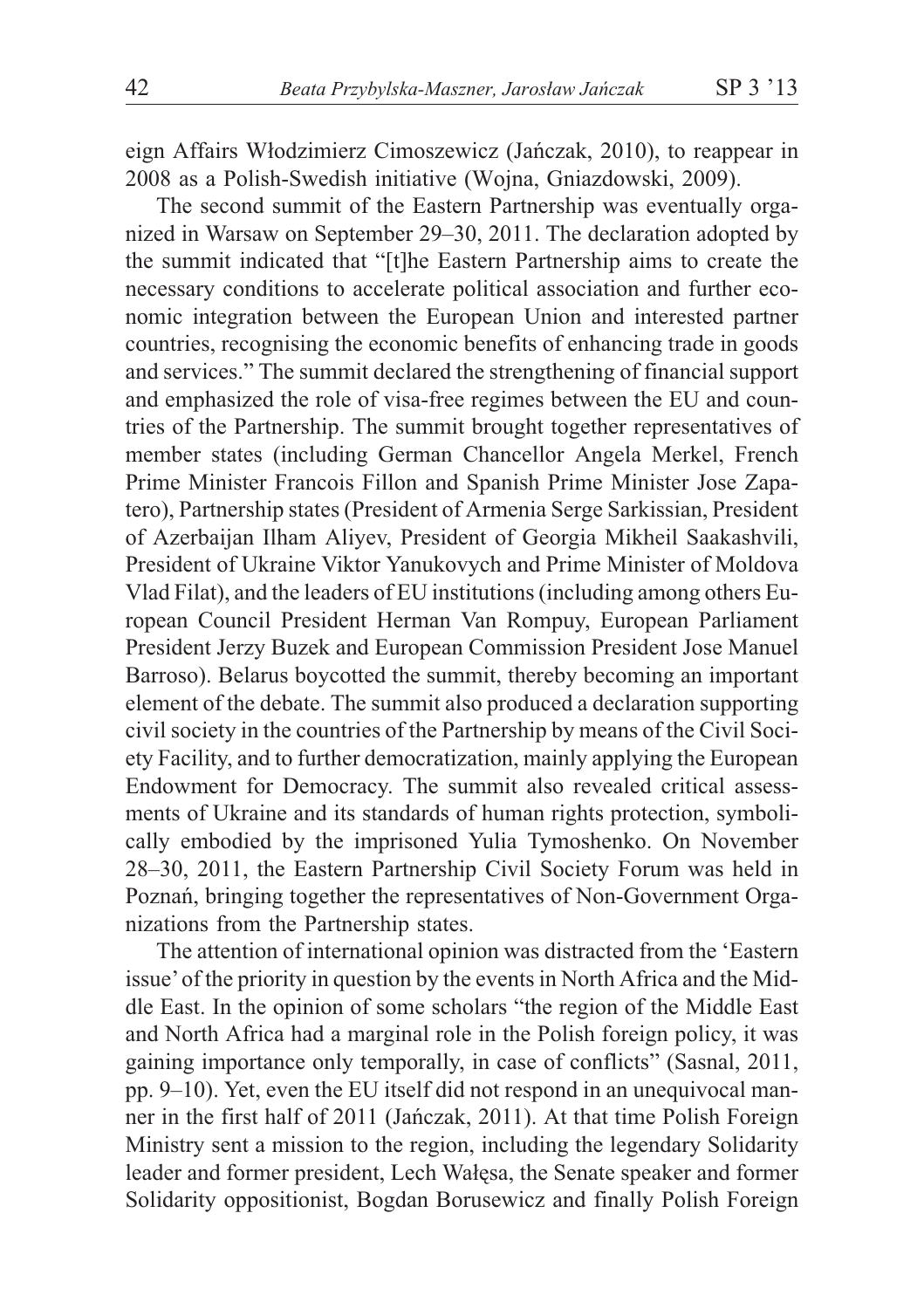Minister Radosław Sikorski, just two weeks before the Polish presidency started (Sasnal, 2011, p. 11).

Said events relatively quickly resulted in the priority referring to the situation in the region. This evidenced the efficiency of the Polish presidency corps and signified the attitude of Poland which in the name of European solidarity was able to take into account a territory where she had no direct interests.

In his assessment of the Polish presidency, upon its completion, Polish Minister for European Affairs Mikołaj Dowgielewicz stated that "Poland" adequately fulfilled the role of the state that endeavors to keep the door to the EU open" and that "several ideas [Poland] injected in the circulatory system of the EU, such as the European Endowment for Democracy or opening the Eastern Partnership to new initiatives shall be continued" (Dowgielewicz, 2011b). While the promotion of the enlargement idea was deemed successful (although in the opinion of many commentators it lacked concrete proposals for the Partnership members [Jañczak, Przybylska-Maszner, 2012]) the lack of agreement on the accession of Bulgaria and Romania to the Schengen zone can be viewed as a failure of Poland with respect to EU openness.

#### **Conclusions**

The 184 days of Poland's presidency of the Council of the European Union were a period of forming a new practice to administer the presidency on the basis of the regulations introduced by the Lisbon Treaty. Poland was yet another country that needed to create and consolidate the operating practice of a new network of inter-institutional relations. To a large extent, Poland completed the adaptation of the ambiguous provisions of the Treaty to Brussels practice based on the implementation of legal regulations alongside numerous informal principles. Organizational changes that followed from the new division of powers influenced the fulfillment of the presidency's tasks curbing them significantly. The informal side of political debate and the opportunity to promote Poland as a Central and East European state that has become a European broker, benefited from those changes, though.

The President of the European Parliament, Jerzy Buzek, indicated that Poland is, in the EU, "synonymous with positive energy, enthusiasm and faith in the future. It is a great asset at the start of the Polish presidency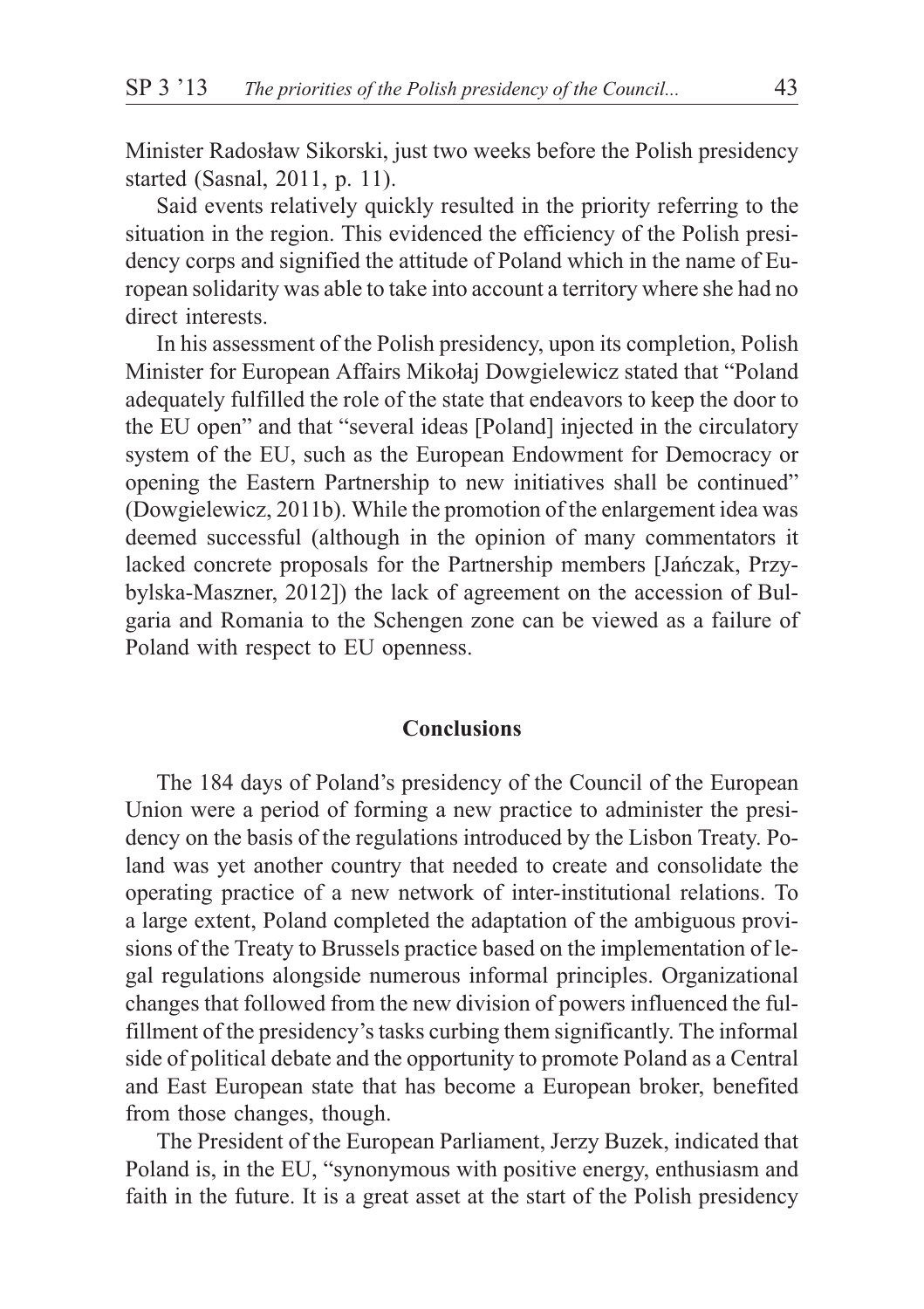[...]. It will be an important task for Poland to change the mood in the EU" (Buzek, 2011). The European context of the presidency influenced its course, making the agenda of the meetings quite difficult. The Polish presidency was overshadowed by the economic crisis in Southern European states, instability in the eurozone, riots in Greece and the events in North Africa. Despite earlier concerns, the context provided by the internal situation of the state holding the presidency, which could have disturbed it (as was the case of Hungary) was conducive to the achievement of the goals. Political efforts aimed at promoting the position of Poland in Europe were surprisingly unified. The activity conducted within the framework of all the priorities was influenced by the approaching parliamentary elections. Political mobilization, however, did not sway the stability of the political situation in Poland and the relative unity in creating postulates and presenting them to European partners.

The statistics of the Polish presidency are as follows: 452 meetings, including 20 informal meetings of the EU Council and EU ministerial meetings, 30 conferences at ministerial level, and over 300 expert meetings (Niklewicz, 2013). Poland was visited by approximately 30,000 delegates who came for presidency-related meetings and 2,150 accredited journalists. Around 1,200 persons were directly involved in the activities of the Polish presidency. It was accompanied by an extensive cultural offer. This organizational momentum only marginally translated into the implementation of the priorities of the presidency. It worth mentioning the twofold character of the objectives of the Polish presidency, which was to contribute to the achievement of 'the priorities of the Polish presidency' stipulated in the Program and resulting in most cases from the agenda of the EU, and the implementation of the 'Polish priorities', the primary one being the promotion of Poland as a state which can effectively influence the European stage, is a good organizer and host. The issue of Polish interests woven into the Program of the presidency slipped into the background.

Poland, a debutant in the role of presidency leader, had a limited impact on the achievement of the priorities of the Polish presidency. However, it is worth mentioning a few issues that could be considered a political success of its activity in that period: the return to the main agenda of the EU's Eastern themes (regardless of the dominant events in North Africa), the emphasis on the role of Ukraine and Belarus on the European stage, and first and foremost the enhanced knowledge and awareness that is necessary to approach these states; adoption of the 'six-pack',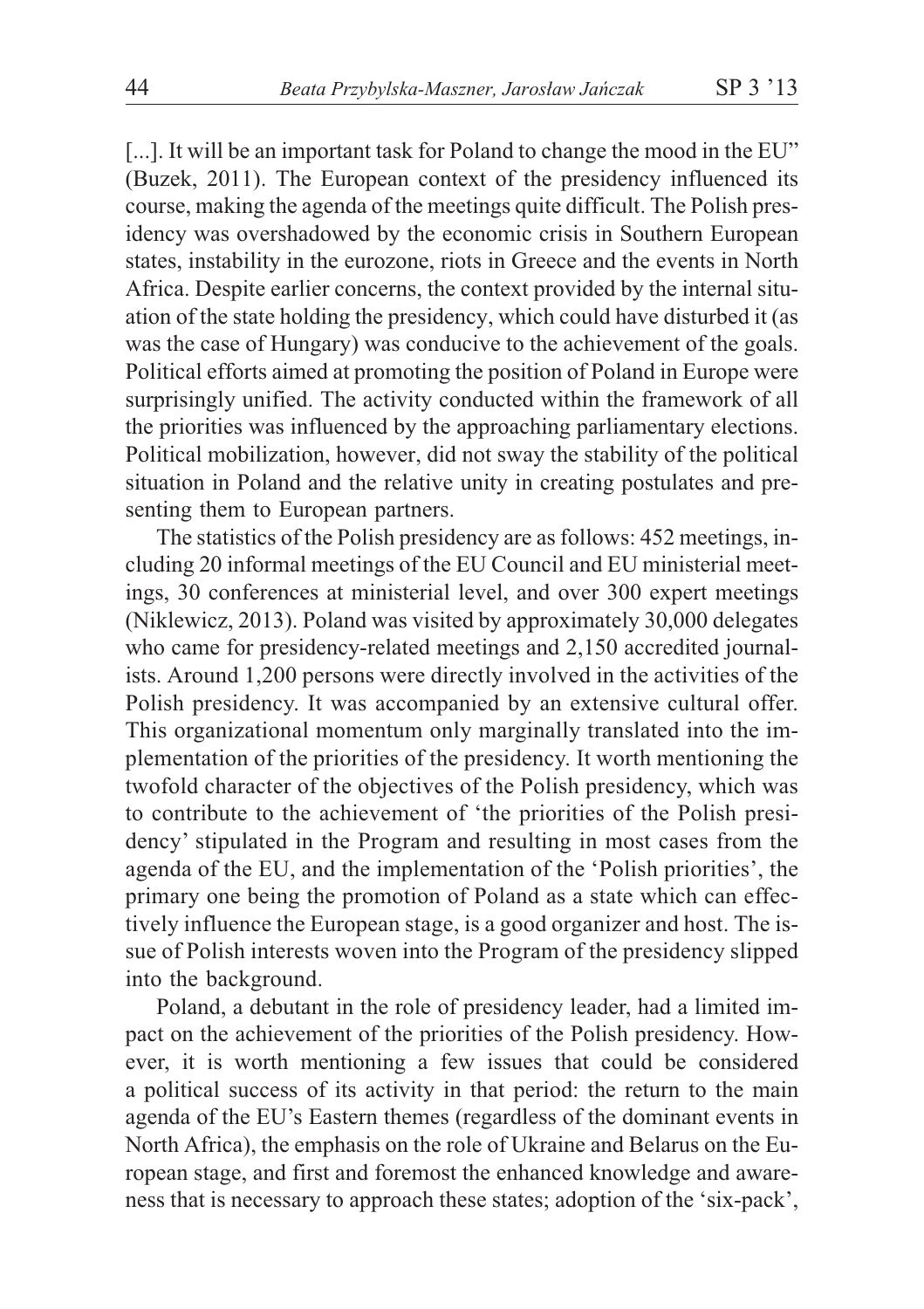and the conclusion of legislative work on a European patent. Additionally, the proposal to deepen integration (whether by means of such concrete instruments as continued development of the Single Market or by a strong political impulse present during the Polish presidency) as a cure to overcome the (economic and political) crisis appears to remain as a strong mark of the Polish presidency.

A number of initiatives that were concluded or significantly advanced during the Polish presidency had been initiated several months or years before. The Polish presidency clearly marked the end of efforts aimed at Croatian accession to the EU and the efficient launch of the Eastern policy. On the one hand "the events in North Africa postponed the [Polish] priority that has been the Eastern Partnership." Yet, adopting a constructive attitude, the Polish presidency managed to demonstrate its commitment to matters important for other member states, thereby strengthening the European Neighborhood Policy and, by extension, the Eastern Partnership (Kucharczyk, £ada, 2011). Importantly, during the Polish presidency a debate on the next stage of the transformation of the common security and defense policy started.

In his speech to the European Parliament summarizing the presidency, Polish Prime Minister Donald Tusk observed: "although we were a debuting country, or maybe because we were, our presidency was the presidency of people committed to perform their tasks, European tasks, as well as they could" (Tusk, 2011). Polish commitment translated into the organizational and promotional success of Poland. The successful implementation of the presidency's priorities aligned with European agenda, as well as the area of unrealized goals, provided a background for the activity of Polish diplomacy, verifying and confronting its potential with the practice of operating in the European arena. Efficiency, effectiveness and adequate collaboration between various institutions are three notable qualities of the Polish presidency.

The success of the Polish presidency can also be sought in the domestic arena. EU issues were vividly covered in the Polish media. There were many new initiatives aimed at propagating the knowledge of functioning EU institutions and Poland's ambitions in the European arena. Not only government representatives and political actors, but also local governments and NGOs showed their commitment. As the awareness of the EU's importance grows, so does the interest in Polish matters discussed in decision-making circles. This may change the attitude of Poles to potential forms of participation in the supranational dimension.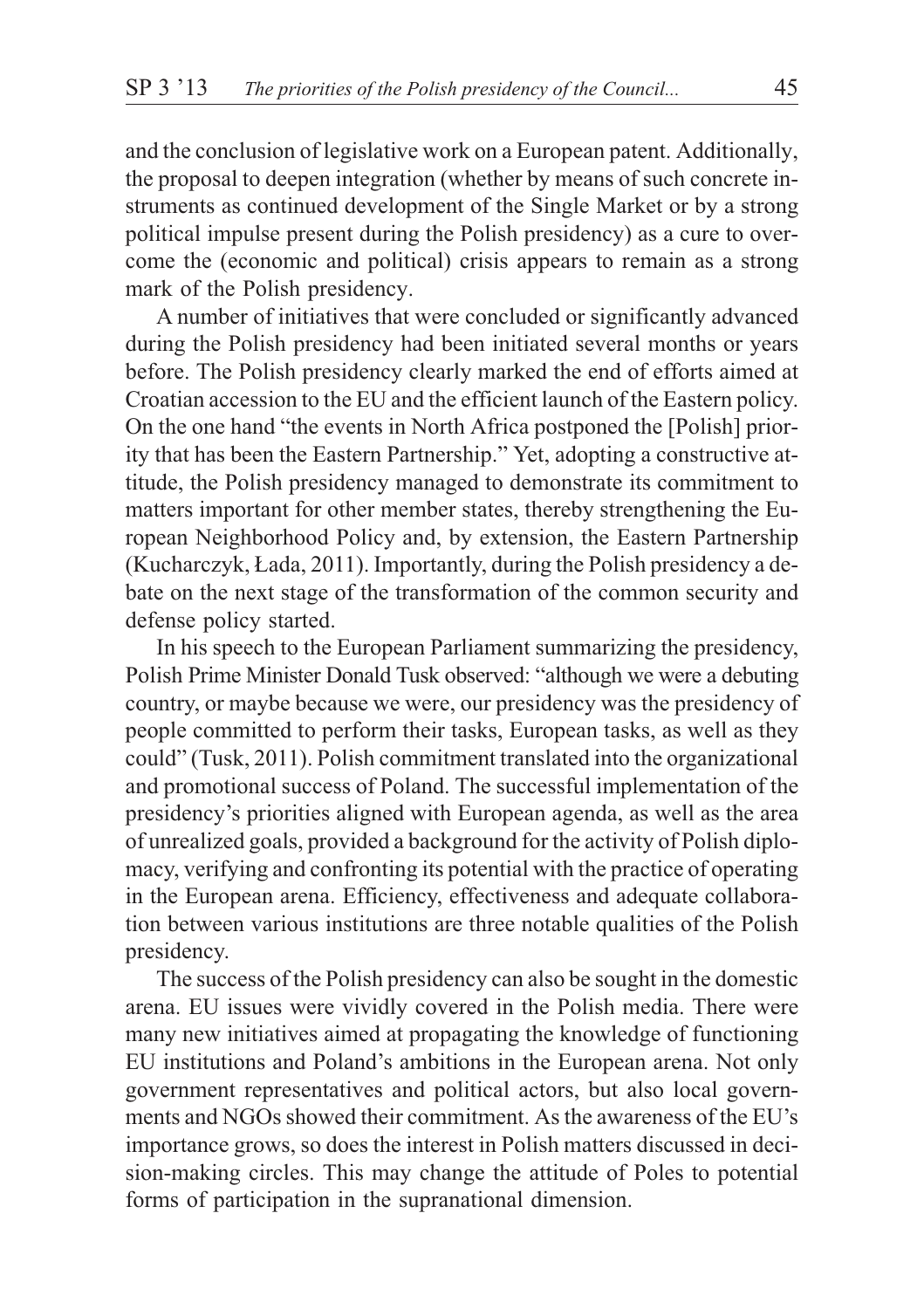#### **References**

- Betka T. (2011), *Komisja chce pogłębienia jednolitego rynku usług* [Commission wants to develop a common service market], www.uniaeuropejska.org, 20.03.2011.
- Buzek J. (2011), *Przesłanie przewodniczącego Parlamentu Europejskiego Jerzego Buzka na posiedzenie Zgromadzenia Narodowego z okazji rozpoczêcia polskiej prezydencji w Radzie Unii Europejskiej* [Speach of Jerzy Buzek – the President of The EU Parliament during the session of the Polish Parliament on a day of the beginning the Polish EU Council presidency], July 1, Warszawa.
- Dowgielewicz M. (2011a), *Korekta priorytetów polskiej prezydencji w UE nie jest konieczna* [A correction of the Polish EU presidency's priorities is not necessary], "Gazeta Prawna", March 11.
- Dowgielewicz M. (2011b), *Dowgielewicz podsumowuje polska prezydencje: jesteśmy zadowoleni* [Dowgielewicz summarizes Polish presidency: we are satisfied], 27.12, http:/www.europarlament.pap.pl/palio/html.run\_Instance=cms\_ep.pap.pl&\_PageID=1& menuId=17& nrDep=29530& CheckSum=-1300046553, 3.05.2012.
- Jañczak J. (2011), *Rynek wewnêtrzny jako obszar priorytetowy polskiej prezydencji* [Internal market as one of the priorities of the Polish presidency], in: *Priorytety prezydencji Polski w Radzie Unii Europejskiej* [Priorities of the Polish EU Council presidency], eds. Z. Czachór, T. R. Szymczyñski, Wydawnictwo Naukowe PWN, Poznañ, pp. 113–135.
- Jañczak J., Przybylska-Maszner B. (2011), *Partnerstwo Wschodnie w ramach polityki wschodniej kluczowym priorytetem polskiej prezydencji* [Eastern Partnership within Eastern policy as a key priority of the Polish presidency], in: *Priorytety prezydencji Polski w Radzie Unii Europejskiej* [Priorities of the Polish EU Council presidency], eds. Z. Czachór, T. R. Szymczyñski, Wydawnictwo Naukowe PWN, Poznañ, pp. 137–168.
- Jańczak J. (2010), *Efektywność proponowania i wdrażania Partnerstwa Wschodniego przez Polskę wewnątrz Unii Europejskiej* [Effectiveness of tendering and implementing Eastern Partnership vy Poland in the EU], in: *Partnerstwo Wschodnie. Wymiary realnej integracji* [Eastern Partnership. Dimensions of real integration], eds. M. Zdanowicz, T. Dubowski, A. Piekutowska, Oficyna Wydawnicza ASPRA-JR, Warszawa, pp. 85–97.
- Jañczak J., Przybylska-Maszner B. (2012), *Polen regierte Europa. Das Beispeil Oestliche Partnerschaft*, "Welt Trends. Zeitschrift für internationale Politik", no. 85, pp. 91–98.
- Jañczak J. (2011), *Polish Presidency of the European Union and the Arab Spring*, in: *The Arab Spring*, ed. B. Przybylska-Maszner, Wydawnictwo Naukowe WNPiD UAM, Poznañ, pp. 135–146.
- Kaczyñski P. M. (2011), *Polish Council Presidency 2011*, Swedish Institute for European Policy Studies, Stockholm.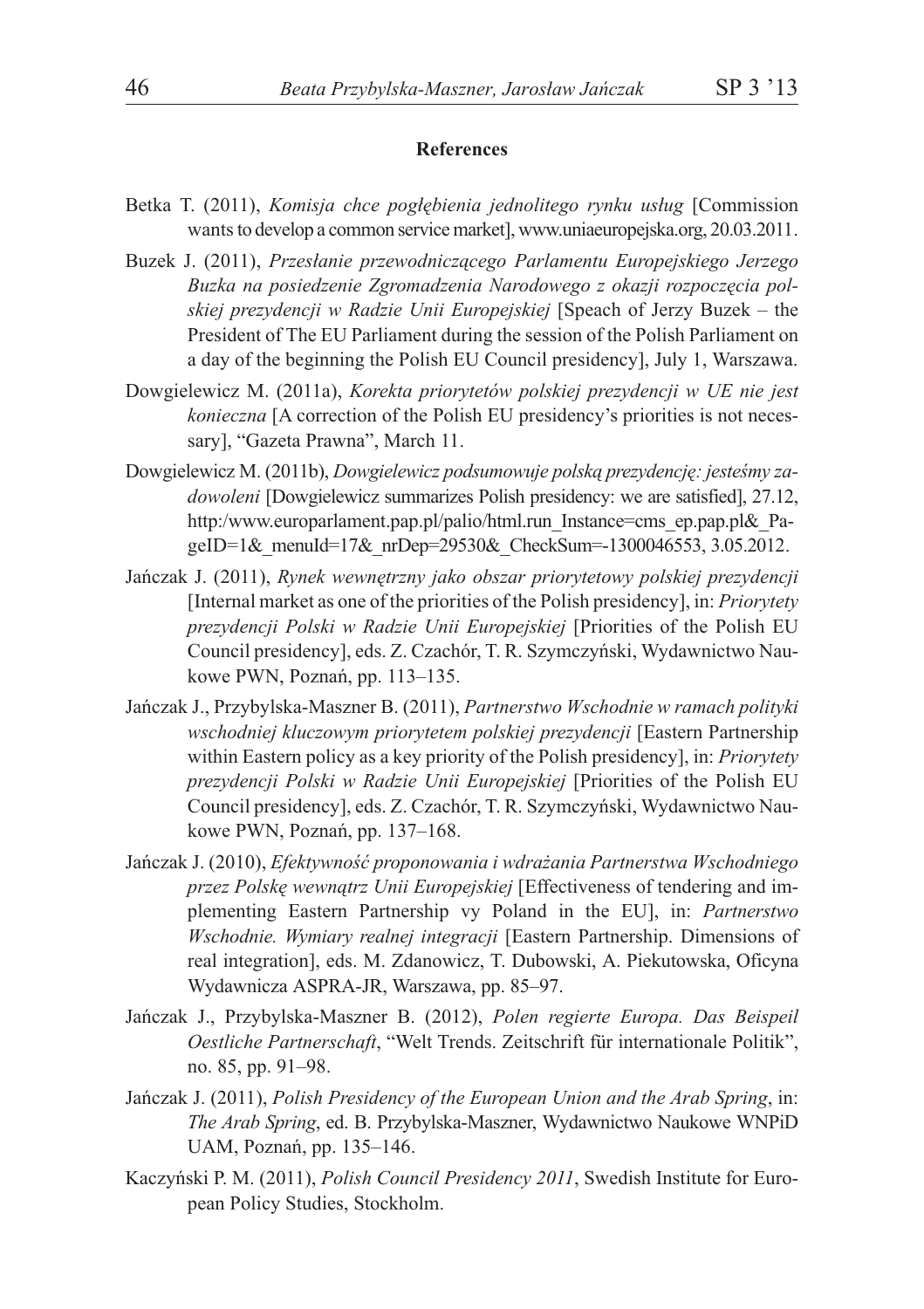- Kałużyńska M. (2009), *Polska prezydencja w Unii Europejskiej jak pomyślnie zdać europejski egzamin dojrzałości?* [Polish EU presidency – how to pass European mature exam?], in: *Prezydencja Polski w Unii Europejskiej – 2011 r.* [Poland's EU presidency – 2011], ed. K. Smyk, Urzad Komitetu Integracji Europejskiej, "Biuletyn Analiz", no. 22, pp. 4–11.
- KOM (2010), *Note of the Commission to the European Parliament, Council, the Economic and Social European Committee, and Regions Committee – "Program of the Commission for 2011"*, 623 final version, vol. 1, Brussels, October 27.
- Kucharczyk J., Łada A. (2011), *To nie był spokojny rejs: Sześć miesięcy polskiej prezydencji w Radzie UE* [It was not a peaceful cruise: six months of the Polish EU Council presidency], "Gazeta Wyborcza", December 15.
- Ministry of the Foreign Affairs (2011), *Program of the Polish Presidency of the Council of the European Union. 1 July 2011–31 December 2011*, Warsaw.
- Niedźwiedzki A. (2013), Przewodnictwo Polski w Radzie UE w 2011 r. Część I *– Aspekty prawno-instytucjonalne* [Poland's EU Council presidency in 2011. Part I – Legal and institutional aspects], http://www.psz.pl/index.php?option=com\_content&task=view&id=38773, 1.03.2013*.*
- Niklewicz K. (2013), *Pó³ roku prezydencji w liczbach* [Half of the year of presidency in numbers], http://pl2011.eu/content/pol-roku-prezydencji-w-liczbach, 1.03.2013.
- Pilecka M. (2009), *Postawy prounijne oraz oczekiwania społeczne wobec UE w kontekœcie przysz³ej prezydencji Polski*, in: *Prezydencja Polski w Unii Europejskiej – 2011 r.* [Poland's EU presidency – 2011], ed. K. Smyk, Urzad Komitetu Integracji Europejskiej, "Biuletyn Analiz", no. 22, pp. 130–148.
- Przybylska-Maszner B. (2011), *Polska prezydencja w obszarze Wspólnej Polityki Bezpieczeñstwa i Obrony. Uwarunkowania, mechanizm dzia³ania, za³o¿enia* [Polish presidency on Common Security and Defence Policy. Determinants, mechanism of action and assumptions], in: *Priorytety polskiego przewodnictwa w Radzie Unii Europejskiej* [Priorities of the Polish EU Council presidency], eds. Z. Czachór, T. R. Szymczyñski, Wydawnictwo Naukowe PWN, Warszawa, pp. 187–230.
- Sasnal P. (2011), *Bliski Wschód bli¿szy ni¿ Wschód: Polska wobec arabskiej wiosny ludów* [Middle East closer than East: Poland and Arab Spring], "Polski Przegląd Dyplomatyczny", no. 1, pp. 9–16.
- Sosnowski £. (2009), *Negocjacje Perspektywy Finansowej na okres po 2013 r. w kontekście polskiej prezydencji w Radzie UE* [Negotiations on Financial Perspective after 2013 and Polish EU Council presidency], Urząd Komitetu Integracji Europejskiej, "Biuletyn Analiz", no. 22, pp. 63–69.
- Tusk D. (2011), *Przemówienie premiera Donalda Tuska w Parlamencie Europejskim, podsumowującym polską prezydencję* [Speach of the Prime Minister Donald Tusk in the European Parliament to summarize Polish presidency], http://www.msz.gov.pl/resource/4b0b8e96-105b-4539-87ff-993693a32d3e, 1.03.2013.